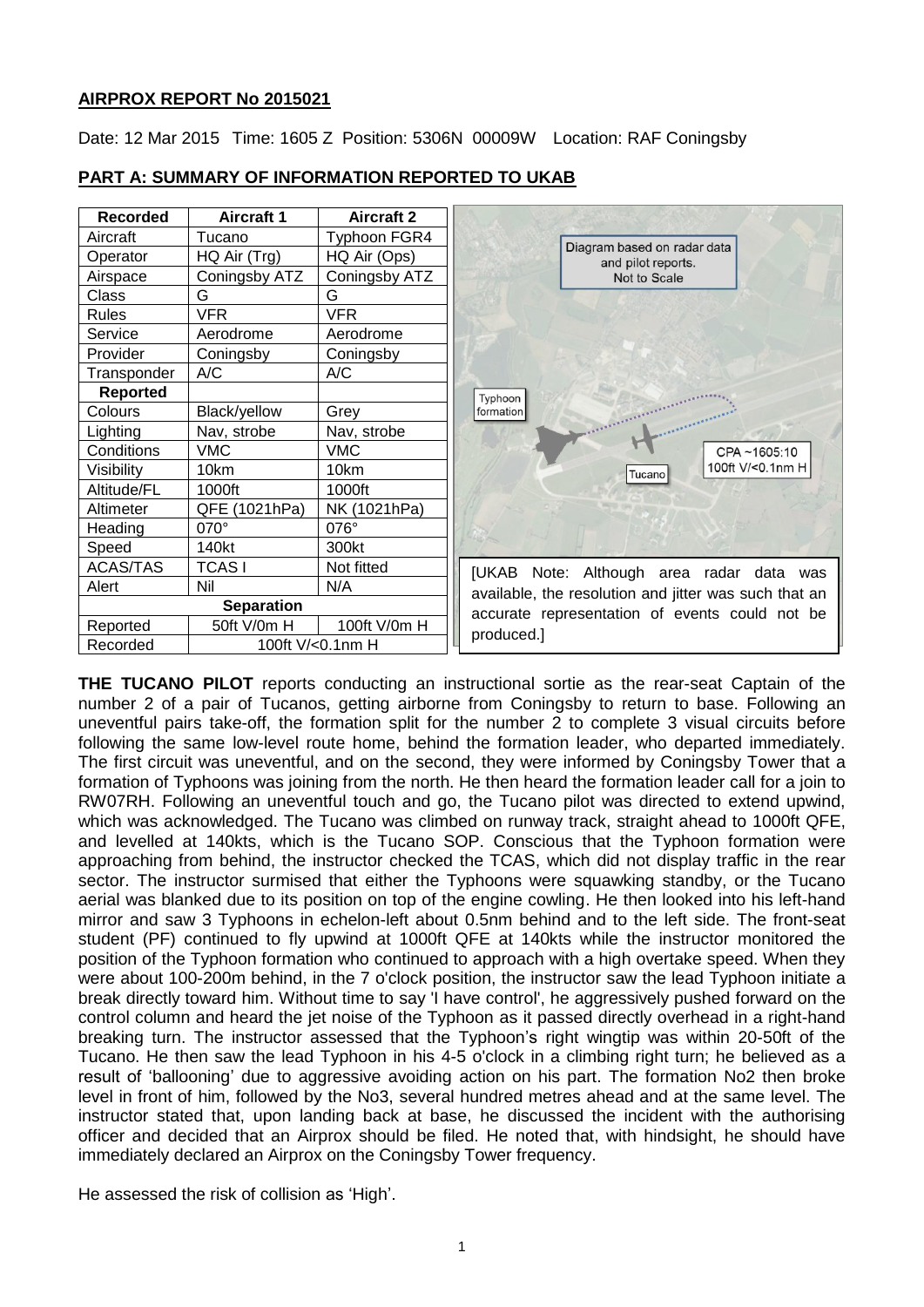**THE TYPHOON PILOT** reports that upon calling to join as a 3-ship to Coningsby they were informed that a Tucano was in the circuit. He was aware that the Tucano pilot had also been informed that a 3 ship of Typhoons was joining to land. They were 5nm northwest of the field when the Tucano pilot reported "finals gear down" and Tower cleared it to touch-and-go with a subsequent instruction to extend upwind to allow the Typhoons ahead. The formation approached the field and lined up on the northern taxiway, offset deadside from the runway. From the Tower RT, all 3 formation pilots perceived that the Tucano had transited down and was past the upwind end of the runway. The flight lead scanned up and down the runway and, seeing no aircraft to affect, broke right, about halfway along the runway. The flight lead first saw the Tucano at the point at which he rolled right to break, directly below his aircraft. The pilot took immediate evasive action up and away to avoid the Tucano. Numbers 2 and 3 did not see the Tucano until the flight lead broke, at which point they had passed the Tucano and were able to break. He perceived the distance between the Tucano and the lead Typhoon as about 100 ft.

He assessed the risk of collision as 'Very High'.

**THE CONINGSBY TOWER CONTROLLER** reports the Typhoon formation called to join when 10 miles north of Coningsby. At this point the Tucano had called downwind to touch-and-go. The controller asked the Typhoon formation if they required any visual circuits, and was told that all were to land. The controller's plan was for the Typhoon formation to break ahead of the Tucano, and to land ahead. When the Tucano pilot reported 'final, gear down' the controller cleared him to touchand-go. The Typhoon formation reported 'Initial' and the controller passed the position of the Tucano. When the Tucano pilot completing his touch-and-go, the controller instructed him to extend upwind to allow the Typhoon formation to break behind him. When the formation leader commenced his break, he was extremely close to the Tucano, and the controller saw the Typhoon manoeuvre just after commencing his break. The Typhoon formation numbers 2 and 3 subsequently broke clear of the Tucano and proceeded to land in turn. The controller stated that his plan was based on all elements of the Typhoon formation being visual with the Tucano. Unfortunately, he was unaware that they were not, and additional Traffic Information was not requested.

**THE CONINGSBY SUPERVISOR** reports he was in the Radar Approach room. He was advised by the Tower controller that he had witnessed the Typhoon leader carry out what looked like a 'bunt manoeuvre' shortly after commencing the break and believed this was to avoid the Tucano. The Supervisor asked if any of the pilots had declared an Airprox or commented on the situation and the controller said they had not.

#### **Factual Background**

The weather at RAF Coningsby was recorded as follows:

METAR EGXC 121550Z 15014KT CAVOK 12/M04 Q1022 BLU NOSIG

### **Analysis and Investigation**

### **Military ATM**

The incident occurred on 12 Mar 15 at 1605 between a Typhoon and a Tucano under an Aerodrome Control Service with Coningsby Tower in the RAF Coningsby visual circuit.

The Radar Analysis Cell used the NATS Ltd area radar to produce the replay, based on London QNH 1023 hPa.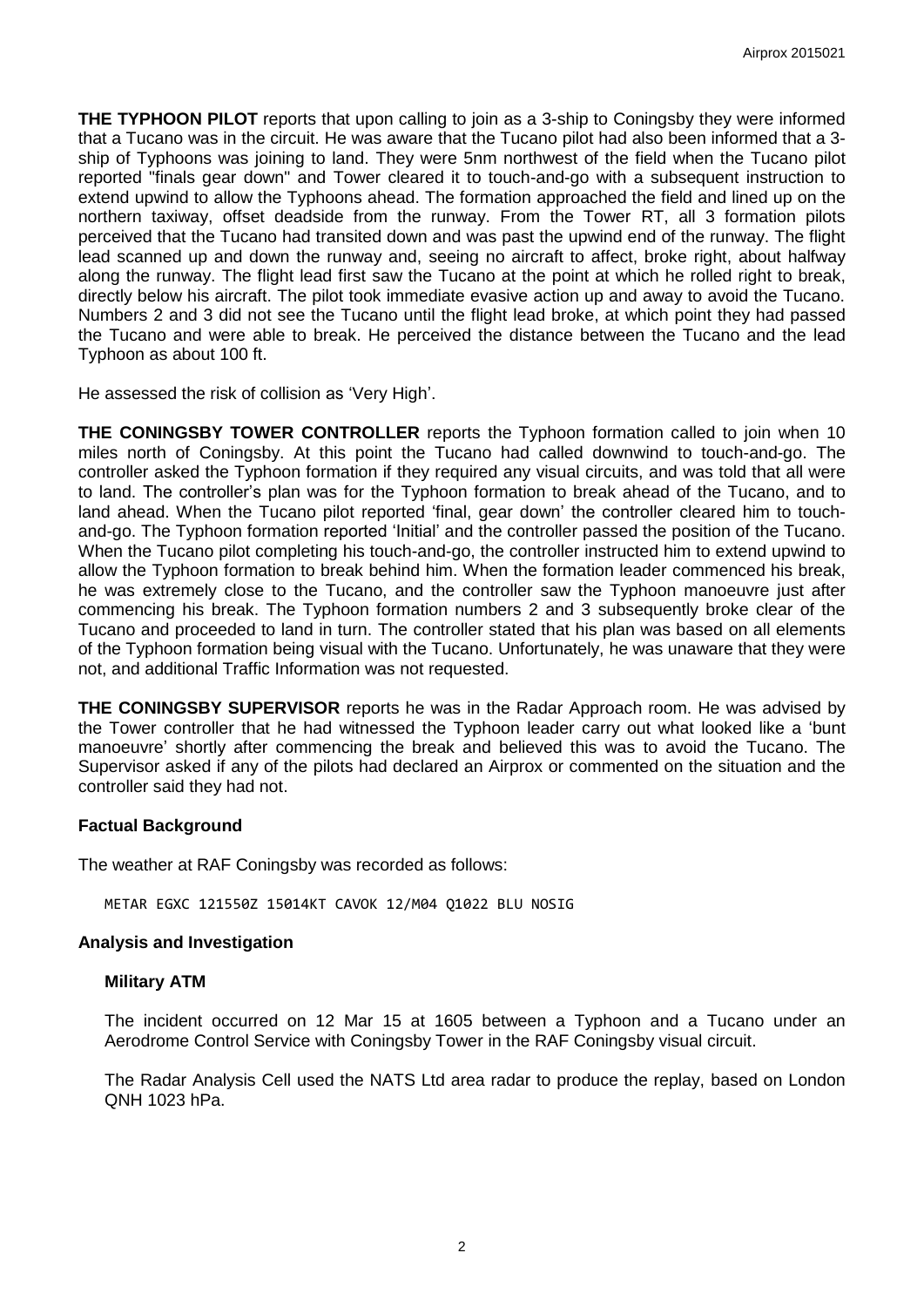A portion of the Tower transcript is shown below:

| From       | To         | <b>Transcribed Speech</b>                                     | <b>Time</b> |
|------------|------------|---------------------------------------------------------------|-------------|
| Tower      | Typhoon Ld | [Typhoon formation C/S] Coningsby Tower, join runway zero     | 16:01:53    |
|            |            | seven right hand, Q F E one zero two one, one in Tucano       |             |
| Typhoon Ld | Tower      | One zero two one set [C/S]                                    | 16:01:58    |
| Tucano     | Tower      | [Tucano C/S] downwind flapless, touch and go                  | 16:02:21    |
| Tower      | Tucano     | [Tucano C/S] wind one five zero one three, caution three      | 16:02:24    |
|            |            | Typhoons soon to join, currently seven miles from the field   |             |
| Tucano     | Tower      | Copied [Tucano C/S]                                           | 16:02:38    |
| Tucano     | Tower      | [Tucano C/S] finals gear down                                 | 16:03:33    |
| Tower      | Tucano     | [Tucano C/S] clear touch and go                               | 16:03:35    |
| Tucano     | Tower      | Clear touch and go [Tucano C/S]                               | 16:03:37    |
| Tower      | Typhoon Ld | [Typhoon formation C/S] are you requiring circuits            | 16:03:41    |
| Typhoon Ld | Tower      | [Typhoon formation C/S] negative                              | 16:03:44    |
| Tower      | Typhoon Ld | Roger                                                         | 16:03:45    |
| Jetstream  | Tower      | Tower [Jetstream C/S] we're erm coming to downwind left to    | 16:04:11    |
|            |            | join left base join runway zero seven, Q F E one zero two one |             |
| Tower      | Jetstream  | [Jetstream C/S] Coningsby Tower roger, left base join         | 16:04:19    |
|            |            | approved, runway zero seven right hand Q F E read-back        |             |
|            |            | correct, four in.                                             |             |
| Jetstream  | Tower      | Roger are they ahead of us.                                   | 16:04:28    |
| Tower      | Jetstream  | Affirm                                                        | 16:04:29    |
| Jetstream  | Tower      | Roger I'll widen this out.                                    | 16:04:33    |
| Tower      | Jetstream  | [Jetstream C/S] roger, I'll keep you advised, there's three   | 16:04:34    |
|            |            | Typhoons all to land and one Tucano on penultimate circuit.   |             |
| Jetstream  | Tower      | OK                                                            | 16:04:41    |
| Tower      | Tucano     | [Tucano C/S] request you extend upwind to allow the           | 16:04:42    |
|            |            | Typhoons ahead.                                               |             |
| Tucano     | Tower      | [Tucano C/S] extend upwind                                    | 16:04:47    |
| Jetstream  | Tower      | Upwind if you just tell us when you want us to turn           | 16:04:47    |
| Tower      | Jetstream  | [Jetstream C/S]                                               | 16:04:50    |
| Tucano     | Tower      | [Tucano C/S] extending upwind.                                | 16:04:54    |
| Typhoon Ld | Tower      | [Typhoon Ld C/S] break land                                   | 16:05:10    |
| Tower      | Typhoon Ld | [Typhoon Ld C/S] wind one six zero one three                  | 16:05:13    |
| Typhoon Ld | Tower      | [Typhoon Ld C/S] finals gear down                             | 16:05:51    |

At 1602:24 (Figure 1), the Aerodrome Controller responded to the Tucano downwind call by informing the pilot that three Typhoons were 7nm from the field and soon to join.



Figure 1: Geometry at 1602:24 (Typhoon lead squawking 1751; Tucano squawking 1764)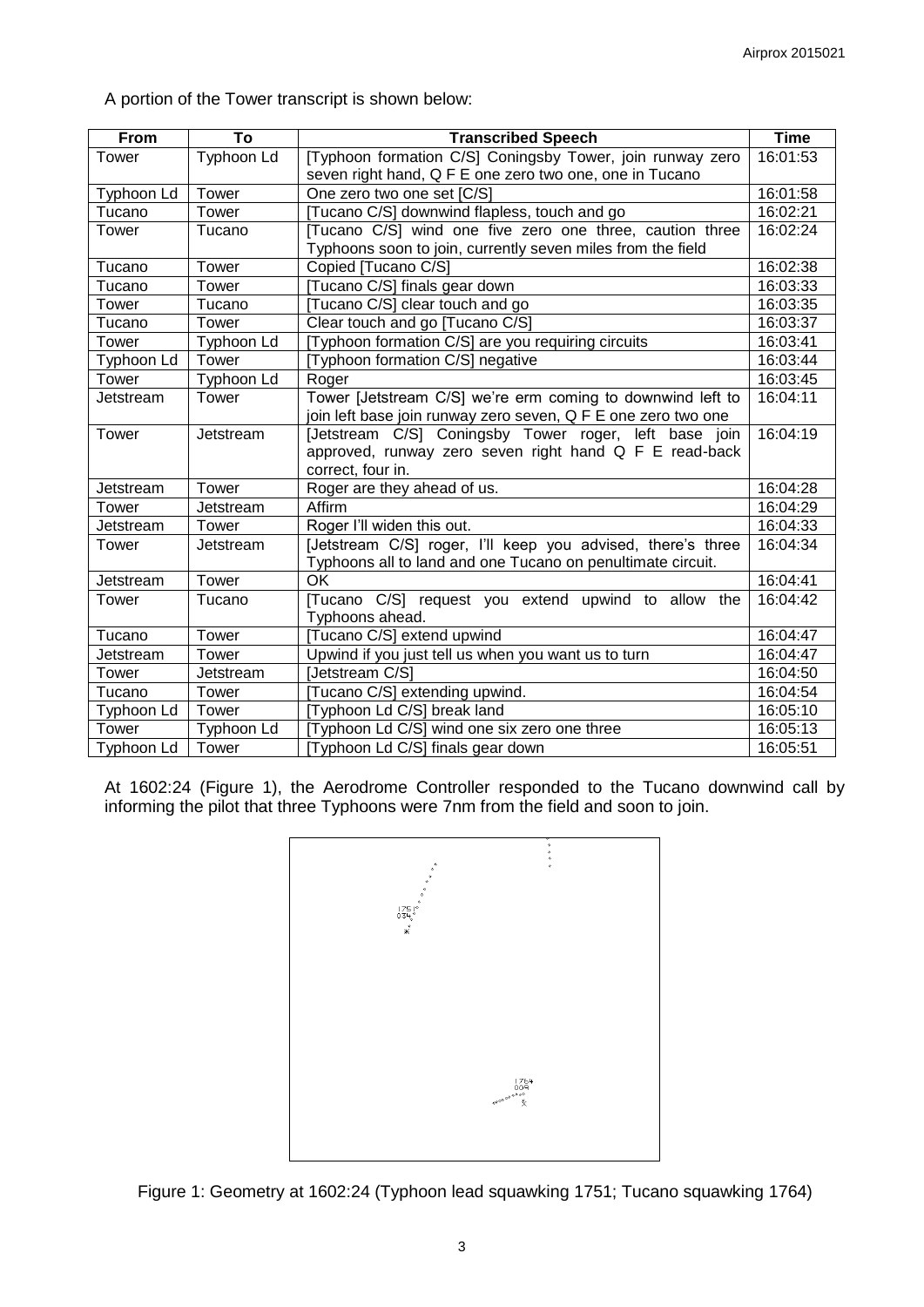

At 1603:37 (Figure 2), the Tucano was cleared to touch-and-go.

Figure 2: Tucano cleared to touch-and-go at 1603:37

At 1604:11 (Figure 3), the Jetstream pilot called the Aerodrome Controller at the approximate point for the Typhoon Initials call at 3nm finals offset by 0.5 nm to the north.



Figure 3: 1604:11: Jetstream called Tower as Typhoon at Initials Point

At 1604:42 (Figure 4), The Aerodrome Controller transmitted, "[Tucano C/S] *request you extend upwind to allow the Typhoons ahead*."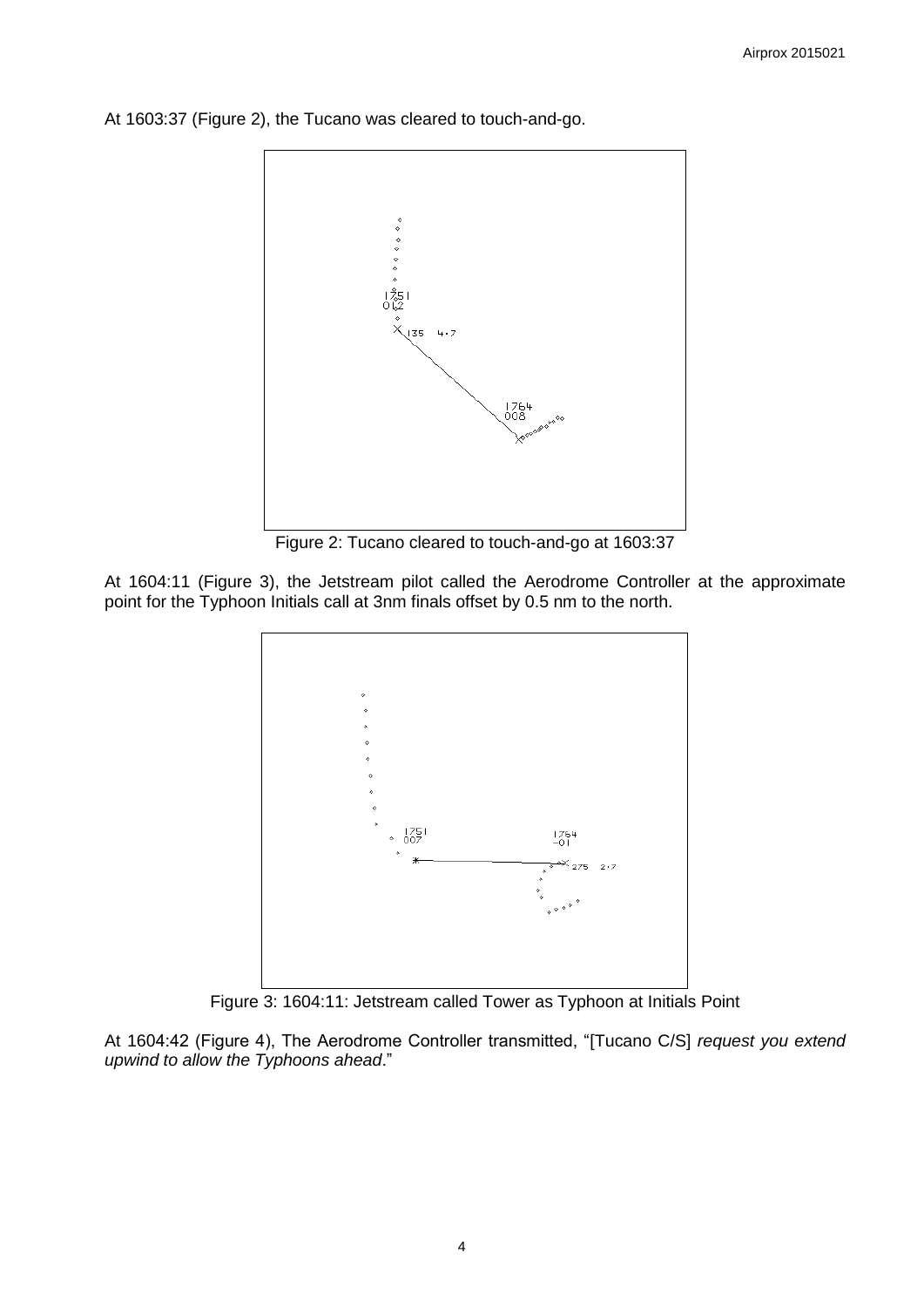

Figure 4: Geometry at 1604:42 as Tucano instructed to extend upwind

The Tucano pilot confirmed extending upwind at 1604:54 (Figure 5).



Figure 5: Geometry at 1604:54

The CPA was estimated between 1605:03 (Figure 6) and 1605:10 with 0.1nm horizontal and 100ft vertical separation.



Figure 6: Immediately prior to CPA at 1605:03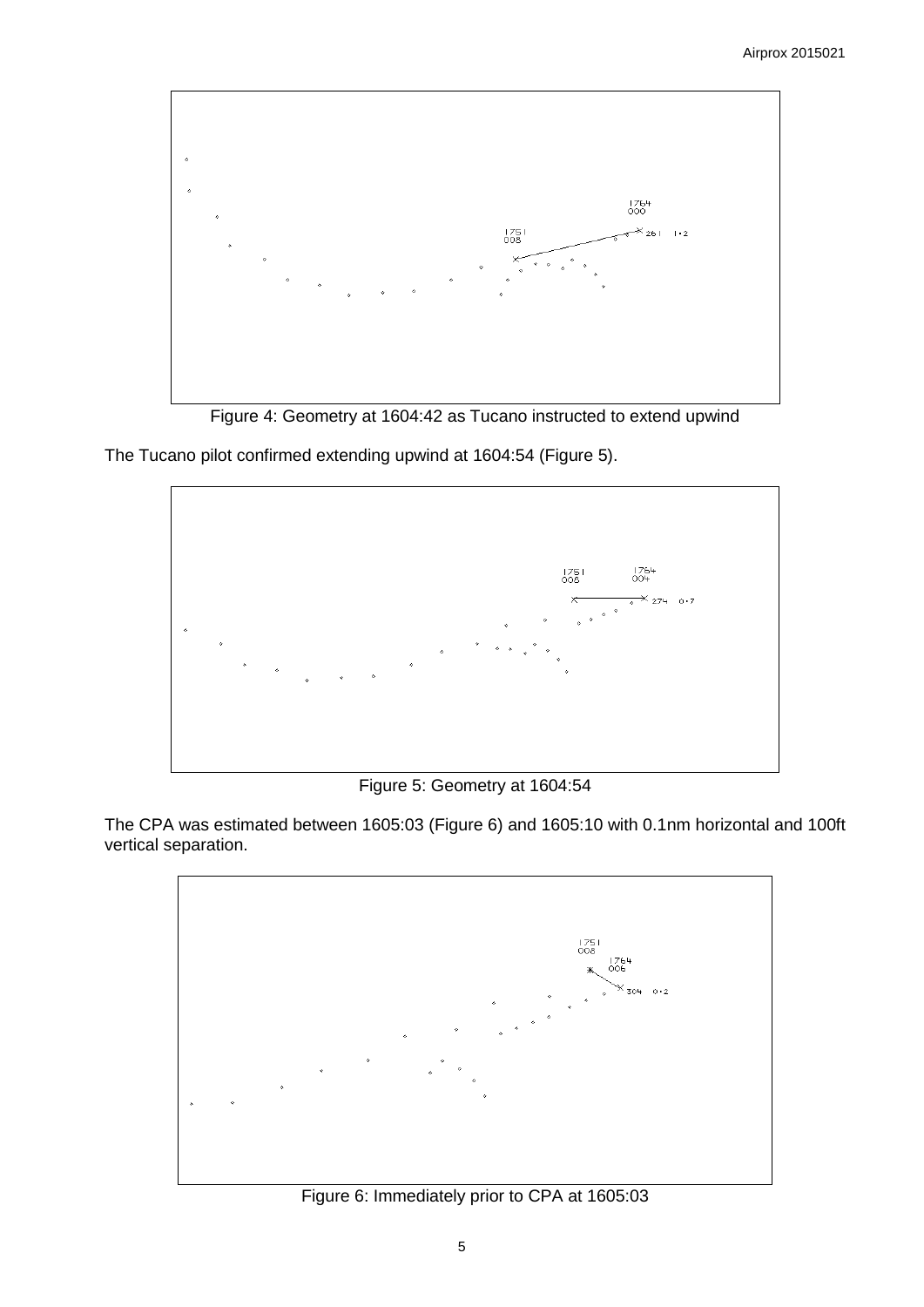An in-depth Occurrence Safety Investigation was conducted at the unit to establish causal factors and to produce recommendations to prevent re-occurrence. The Tucano pilot was unable to detect the Typhoons on TCAS but did see the approaching Typhoons in echelon formation in his mirror. He had prepared to over-ride the student, which he did so with a push forward on the control column; as the lead Typhoon aircraft broke; the Tucano instructor reacted and bunted to provide separation. The instructor was aware that his aircraft might be difficult to see from the rear and that the Tucano was climbing to 1000ft and slightly converging with the Typhoons, due to a strong southerly wind pushing the Tucano over the grass to the north of the runway.

The Typhoon lead had called his formation into echelon left and had positioned for the northern taxiway, on the deadside. The Typhoon crews were aware of the Tucano in the visual circuit and knew that visual acquisition had to occur when closer to the airfield. As the Typhoons approached the Initial Point, a Jetstream arrived on frequency and all Typhoon crews commented on the long and verbose phraseology between the Jetstream and the Aerodrome Controller. The Typhoons could not call Initials because of the busy RT, and the pilot had to scan the runway to detect the Tucano. ATC would need to update the position of the Tucano (on short final) when the Typhoon formation called at Initials. As the controller informed the Tucano to 'extend upwind to allow the Typhoons ahead', the Typhoon pilots assumed that the Tucano was already upwind and no longer a factor. A break was initiated over the runway without the lead being visual with the Tucano. The break position is at the pilot's discretion and the break can be conducted between 800-1000ft. The Typhoon is not TCAS equipped; a review of the radar picture found that the Tucano was in a position to be highlighted on radar but SOP was for the crews to use visual lookout and ATC information in the visual circuit. The Typhoon had an overtake speed of 190kt and echelon formation meant that the lead was responsible for the lookout as the others were concentrating on maintaining formation. The lead Typhoon pilot rolled right, pulled and immediately saw the Tucano; the Typhoon pilot initiated a 6.4g pull with a nose-up attitude to climb above the Tucano.

The Controller recalled a low workload environment and did not require the Ground Controller in position. The ATC Supervisor was in the Approach Control Room at the time of the incident. The controller asked the Typhoons if they required visual circuits and, following confirmation that the Typhoons were on the break to land, the controller planned to extend the Tucano upwind, to allow the Typhoons to break behind and land in turn. The civilian Jetstream was going to hold-off until the jets were on the ground. The controller's duties, as stated in MAA Regulatory Article 3261: Aerodrome Service, are as follows:

'Controllers should issue information and instructions to Air Systems to achieve a safe, orderly and expeditious flow of air traffic in order to assist in preventing collisions. Controllers should sequence VFR traffic flying in the circuit.'

The prolonged conversation with the Jetstream pilot meant that the Typhoons were 0.5nm from the RW07 threshold prior to the controller requesting that the Tucano extend upwind. MAA Regulatory Article 3225(1) 1.b states that controllers and pilots should consider ATC instructions as mandatory within a MATZ.

The investigation commented on a number of contributory factors:

a. See-and-avoid. Coarse modelling suggested that the Tucano could be visually acquired from the Typhoon but it did offer a poor aspect from astern and the Tucano lighting was optimized for the forward sector.

b. Communications. The seven transmissions between the controller and Jetstream were at a crucial time for the Typhoon formation to get an update on the Tucano's position. The Typhoon pilots interpreted the ATC instruction for the Tucano to extend upwind as the Tucano was already upwind and not a factor.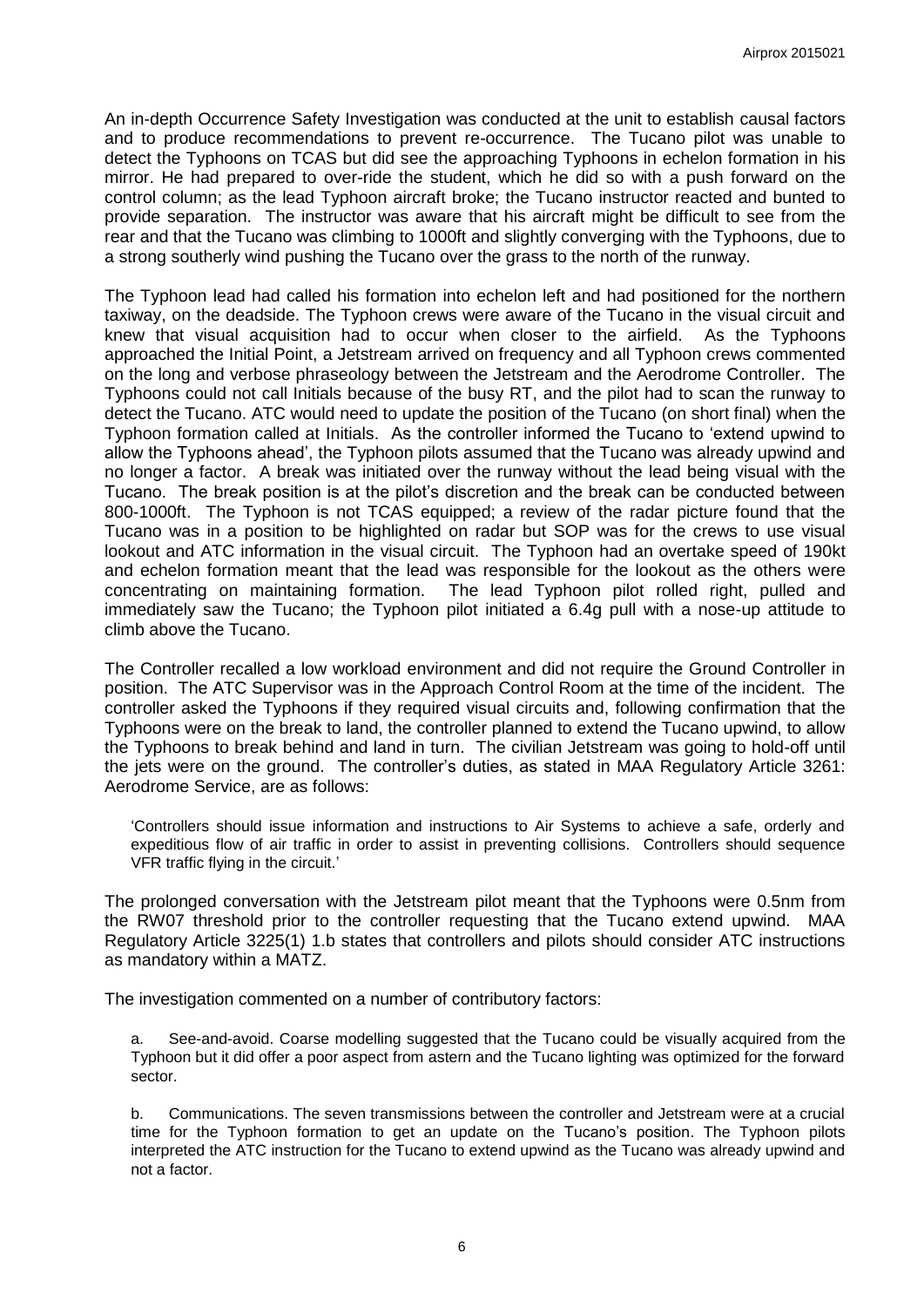c. Individual factors. The lead Typhoon pilot was experienced but had not flown in a circuit with a Tucano previously. The pilot understood his responsibility to see other circuit traffic but believed that the Tucano was not a factor.

d. Circuit management. SMEs assessed that the controller chose a suitable course of sequencing; however, the Coningsby Flying Order Book did not provide specific guidance on sequencing Tucanos or Jetstreams with Typhoons. A local Safety Survey had acknowledged the difficulties with Typhoons visually acquiring King Airs but there was no mention of Tucanos.

e. Equipment. Typhoon is not fitted with ACAS and the Tucano experienced difficulty with acquiring a TCAS contact from aircraft approaching from the 6 o'clock position. The Typhoon radar remained in extended scale and the pilot was using lookout and ATC information to gain situational awareness.

f. Procedures. The Cranwell MATZ position results in a relatively tight turn-in prior to Initials for RW07, with less time to assimilate information on circuit traffic. A break at 800ft would have been below the Tucano climbing to 1000ft and may have sky-lined the black Tucano.

g. Resources. The Tucanos had limited options for their training sortie in terms of suitable locations and weather on the day, Coningsby was effectively the only option available to them.

The investigations made numerous recommendations that have been allocated to various units by the RAF Safety Centre.

#### **UKAB Secretariat**

The Tucano and Typhoon pilots shared an equal responsibility for collision avoidance and not to operate in such proximity to other aircraft as to create a collision hazard<sup>1</sup>.

#### **Comments**

#### **HQ Air Command**

This incident prompted a high-profile investigation on the unit and a number of recommendations have been made. The visual circuit remains a 'see-and-avoid' environment and it is clear that one cannot avoid that which one cannot see. A wide-ranging review of circuit procedures has been instigated by the RAF.

# **Summary**

An Airprox was reported when a Tucano and a Typhoon flew into proximity at 1605 on Thursday 12<sup>th</sup> March 2015. Both pilots were operating under VFR in VMC, both in receipt of an Aerodrome Service from Coningsby Tower.

#### **PART B: SUMMARY OF THE BOARD'S DISCUSSIONS**

Information available consisted of reports from the pilots of both aircraft, transcripts of the relevant RT frequencies, radar photographs/video recordings, reports from the air traffic controllers involved and reports from the appropriate ATC and operating authorities.

The Board noted the level of investigation which had already been undertaken, and remarked that this incident had been thoroughly examined with a number of resulting actions and contributory factors already identified. In noting these, members therefore quickly agreed that the cause had been that the Typhoon pilot had flown into conflict with the Tucano, that separation had been reduced to the minimum, and that chance had played a major part in the aircraft not colliding.

 $\overline{a}$ 

<sup>&</sup>lt;sup>1</sup> SERA.3205 Proximity.